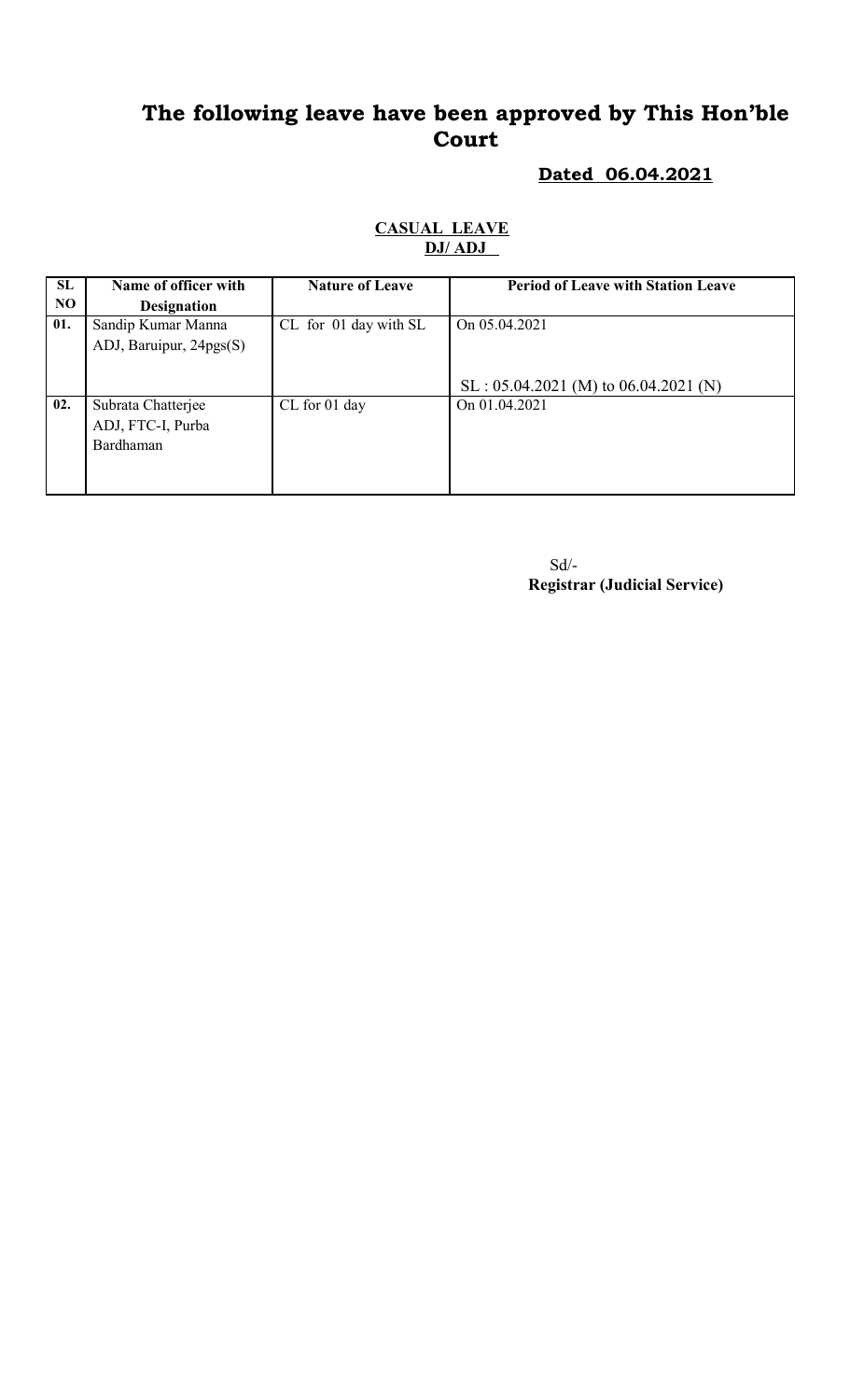# **The following leave have been approved by This Hon'ble Court**

## **Dated 07.04.2021**

#### **CASUAL LEAVE DJ/ ADJ**

| <b>SL NO</b> | Name of officer with Designation                                                                | <b>Nature of Leave</b> | <b>Period of Leave with Station Leave</b>                        |
|--------------|-------------------------------------------------------------------------------------------------|------------------------|------------------------------------------------------------------|
| 01.          | Sovan Kumar Mukhopadhyay                                                                        | CL for 02 days with SL | CL:20.04.2021 & 21.04.2021                                       |
|              | DJ, Purba Bardhaman                                                                             |                        | SL:19.04.2021(E)<br>To 22.04.2021(M)                             |
| 02.          | Pinaki Mitra                                                                                    | CL for 01 day with SL  | CL:23.04.2021                                                    |
|              | ADJ, FTC, Katwa, Purba Bardhaman                                                                |                        | SL:21.04.2021(E)<br>To 26.04.2021(M)                             |
| 03.          | <b>Bikash Banik</b><br>ADJ, 1 <sup>st</sup> Court, Durgapur, Paschim                            | CL for 01 day with SL  | CL:23.04.2021                                                    |
|              | Bardhaman                                                                                       |                        | SL:21.04.2021(E)<br>To 27.04.2021(M)                             |
| 04.          | Ashis Kumar Hazra<br>Judge, Spl Court(E.C. Act)-cum-<br>ADJ, Durgapur, Paschim Bardhaman        | CL for 05 days         | On 11.05.2021, 17.05.2021,<br>21.05.2021, 03.06.2021, 07.06.2021 |
| 05.          | Akhilesh Kumar Pandey<br>ADJ, 1 <sup>st</sup> Court, Balurghat, Dakshin                         | CL for 01 day with SL  | On 16.04.2021                                                    |
|              | Dinajpur                                                                                        |                        | SL:13.04.2021(E)<br>To 18.04.2021(E)                             |
| 06.          | Ajayendra Nath Bhattacharya<br>ADJ, 3 <sup>rd</sup> Court, Dakshin Dinajpur at<br>Balurghat     | CL for 03 days with SL | CL:26.04.2021<br>To 28.04.2021                                   |
|              |                                                                                                 |                        | SL:23.04.2021(E)<br>To 29.04.2021(M)                             |
| 07.          | Abhijit De                                                                                      | CL for 01 day with SL  | On 16.04.2021                                                    |
|              | ADJ, FTC-III, Krishnagar, Nadia                                                                 |                        | SL:12.04.2021(E)<br>To 19.04.2021(M)                             |
| 08.          | Priyajit Chatterjee<br>ADJ, FTC, Kalyani, Nadia                                                 | CL for 01 day          | CL:12.04.2021                                                    |
| 09.          | Supratim Dasgupta                                                                               | CL for 01 day with SL  | On 12.04.2021                                                    |
|              | ADJ, 5 <sup>th</sup> Court, Krishnagar, Nadia                                                   |                        | SL:09.04.2021(E)                                                 |
|              |                                                                                                 |                        | To 16.04.2021(M)                                                 |
| 10.          | Ashutosh Sarkar<br>ADJ, Kalyani, Nadia                                                          | CL for 01 day with SL  | On 12.04.2021                                                    |
|              |                                                                                                 |                        | SL:10.04.2021(M)<br>To 16.04.2021(M)                             |
| 11.          | Saugata Chakraborty                                                                             | <b>Station Leave</b>   | SL:13.04.2021(E)                                                 |
|              | Judge, Spl. Court under NDPS Act-<br>cum-ADJ, 5 <sup>th</sup> Court, Berhampore,<br>Murshidabad |                        | To 16.04.2021(M)                                                 |
| 12.          | Priyabrata Datta<br>ADJ, Basirhat, 24pgs(N)                                                     | CL for 01 day with SL  | On 16.04.2021                                                    |
|              |                                                                                                 |                        | SL:13.04.2021(E)<br>To 19.04.2021(M)                             |
| 13.          | Tapas Kumar Mitra<br>ADJ, FTC-IV, Barrackpore,                                                  | CL for 01 day with SL  | CL:16.04.2021                                                    |
|              | 24pgs(N)                                                                                        |                        | SL:13.04.2021(E)                                                 |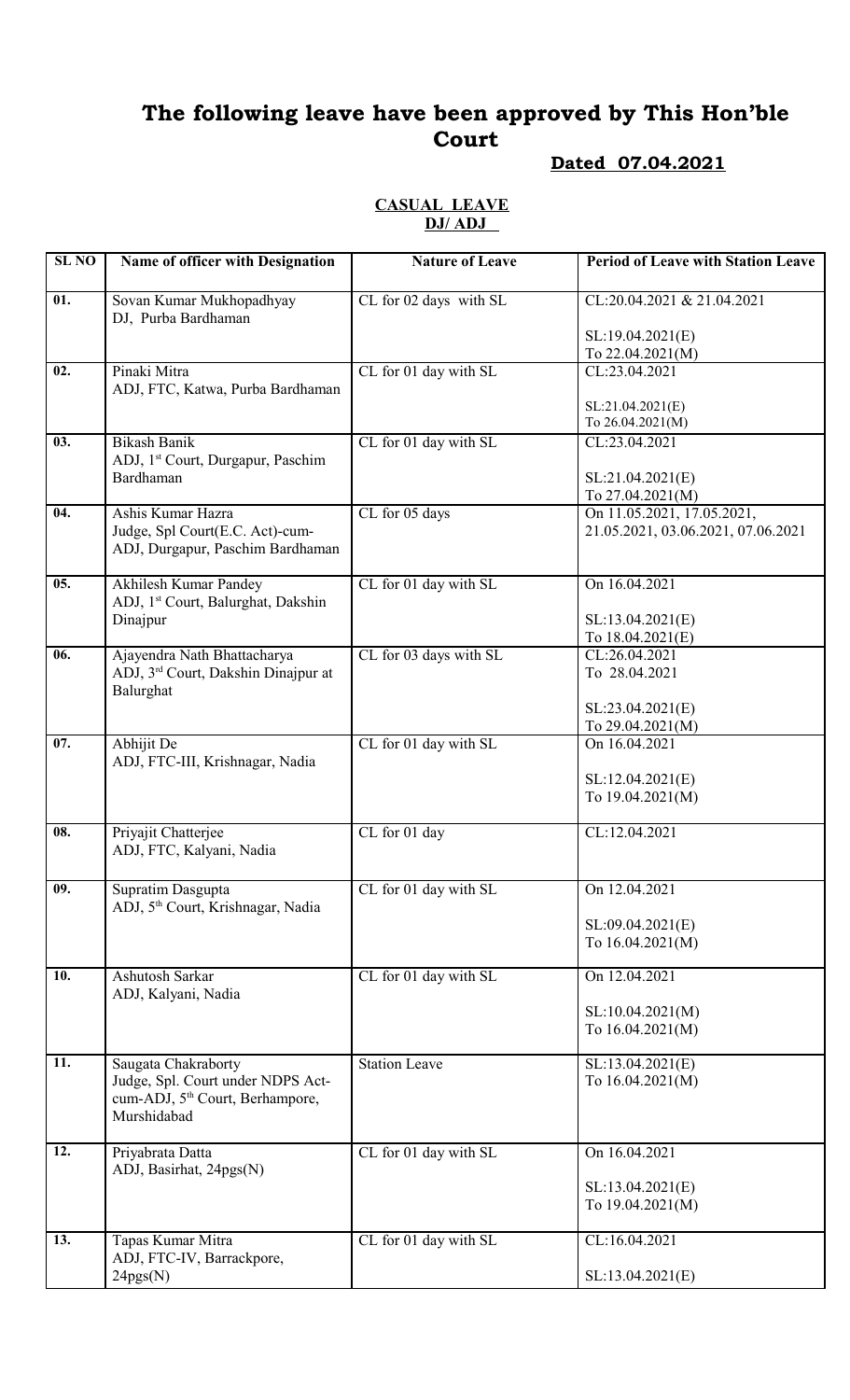|     |                                           |                        | To $19.04.2021(M)$          |
|-----|-------------------------------------------|------------------------|-----------------------------|
| 14. | Dharani Adhikary                          | CL for 01 day with SL  | CL:16.04.2021               |
|     | ADJ, 1 <sup>st</sup> Court, Suri, Birbhum |                        |                             |
|     |                                           |                        | SL:13.04.2021(E)            |
|     |                                           |                        | To $19.04.2021(M)$          |
| 15. | Ananda Kumar Tiwari                       | CL for 01 day with SL  | On 07.04.2021               |
|     | ADJ, $2nd$ Court, Jhargram                |                        |                             |
|     |                                           |                        | SL:07.04.2021(M)            |
|     |                                           |                        | To $07.04.2021(E)$          |
| 16. | Manoj Kumar Sharma                        | CL for 02 days with SL | CL: 16.04.2021 & 17.04.2021 |
|     | DJ, Purulia                               |                        |                             |
|     |                                           |                        | SL:13.04.2021(E)            |
|     |                                           |                        | To 18.04.2021(M)            |

 Sd/- **Registrar (Judicial Service)**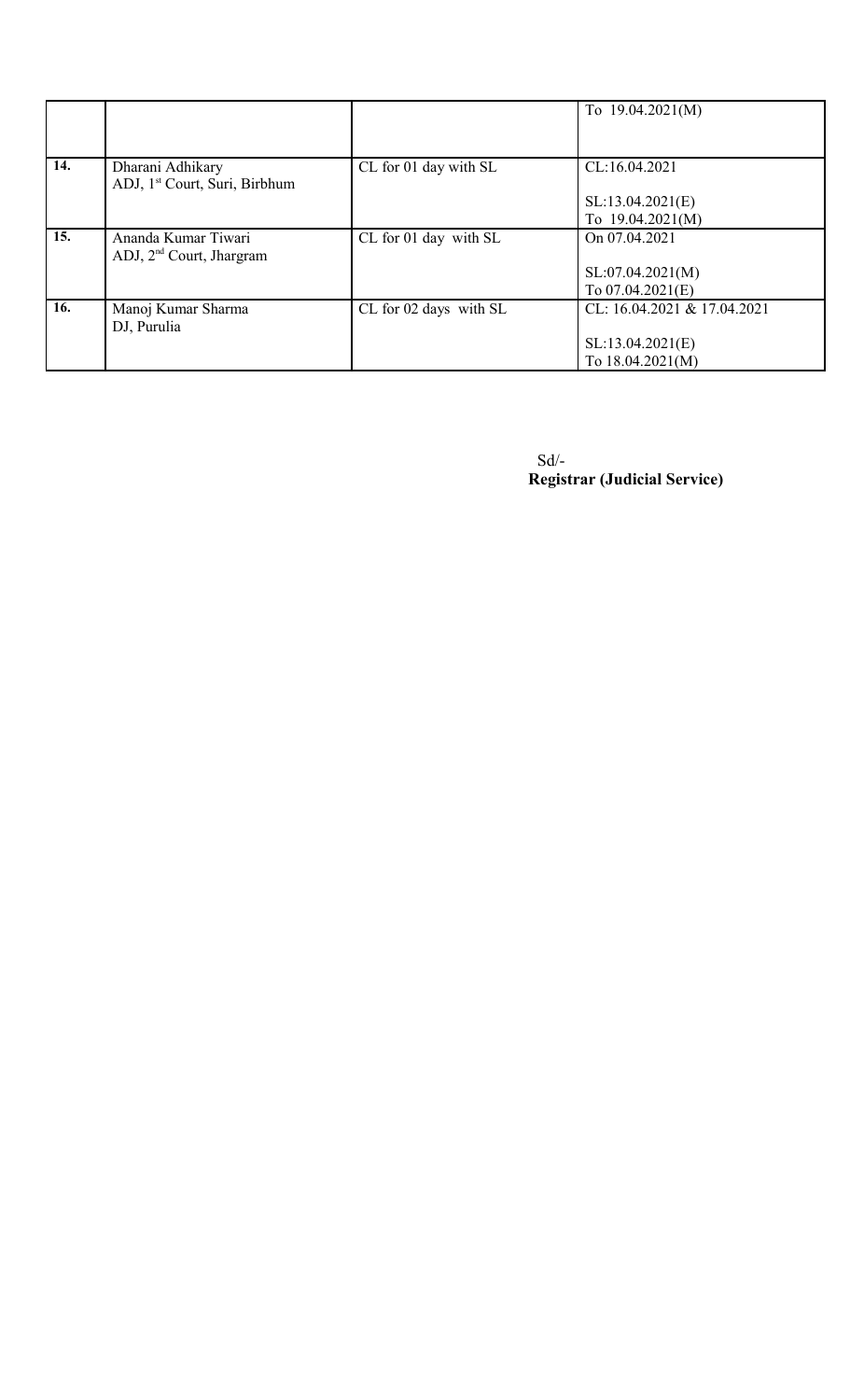# **The following leave have been approved by This Hon'ble Court**

#### **Dated: 07.04.2021**

|                      | $conv$                                                                              |                               |                                           |  |  |
|----------------------|-------------------------------------------------------------------------------------|-------------------------------|-------------------------------------------|--|--|
| SL<br>N <sub>O</sub> | Name of officer with Designation                                                    | <b>Nature of Leave</b>        | <b>Period of Leave with Station Leave</b> |  |  |
| 01.                  | Sri Kuntal Chatterjee, $CJ(JD)$ , $2nd$<br>Court, Bankura                           | Earned Leave for 02 days      | From 30.03.2021 to 31.03.2021             |  |  |
| 02.                  | Smt. Sudipa Banerjee, CJ(JD), 2 <sup>nd</sup><br>Court, Diamond Harbour, 24 Pgs (S) | Commuted Leave for 11<br>days | From 16.03.2021 to 26.03.2021             |  |  |

### **CJ(JD)**

### **JM**

| <b>SL</b><br>N <sub>O</sub> | Name of officer with Designation                         | <b>Nature of Leave</b>        | <b>Period of Leave with Station Leave</b> |
|-----------------------------|----------------------------------------------------------|-------------------------------|-------------------------------------------|
| 03.                         | Smt. Nabanita Nandy, JM, Baruipur,<br>South 24 Parganas. | Commuted Leave for 64<br>davs | From 27.01.2021 to 31.03.2021             |

Sd/-  **Registrar (Judicial Service)**